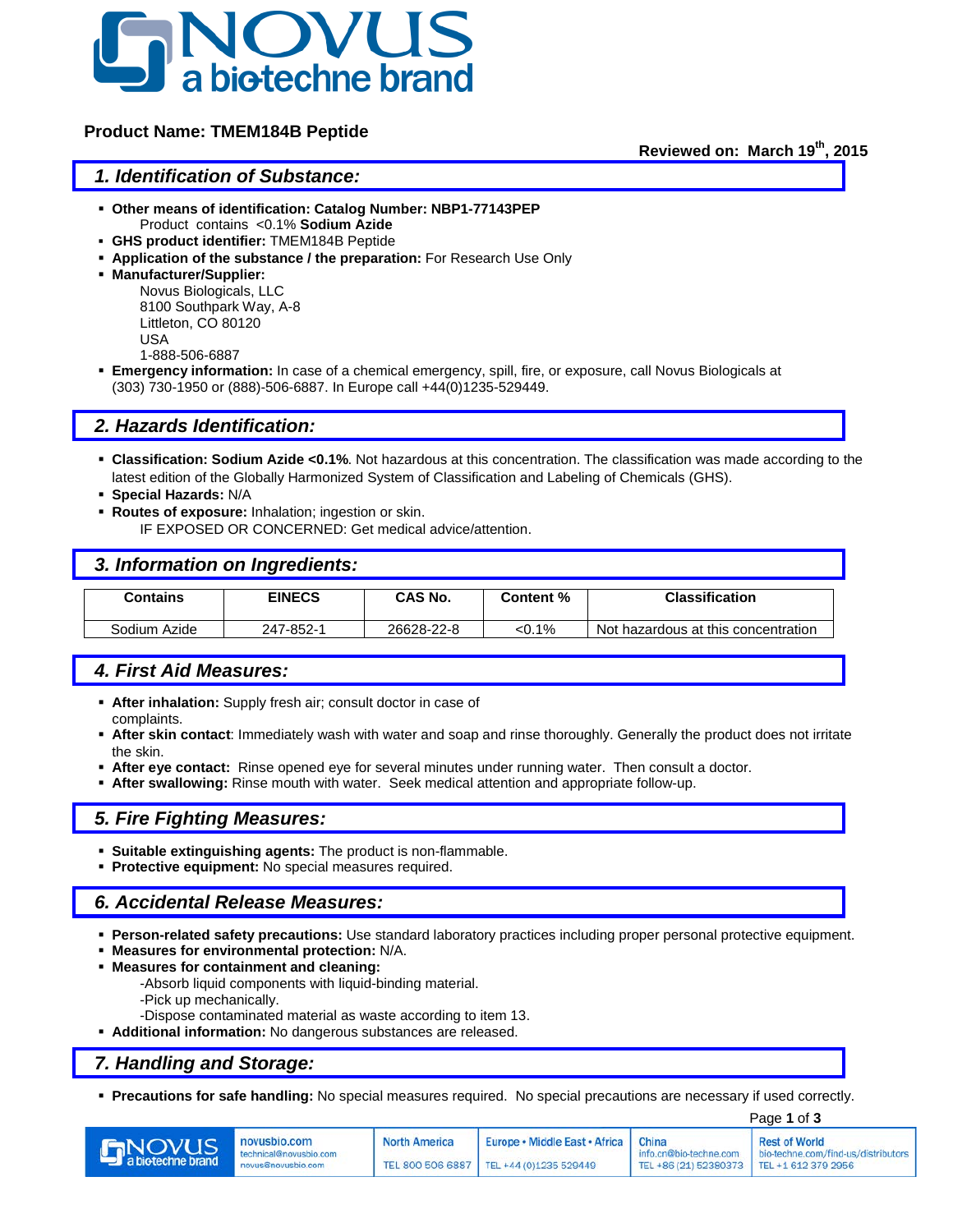

## **Product Name: TMEM184B Peptide**

#### **Reviewed on: March 19th, 2015**

- **Information about protection against explosions and fires:** No special measures required.
- **Conditions for safe storage:** Store according to product specifications.

### *8. Exposure Controls and Personal Protection:*

- **Control parameters:** None known.
- **Appropriate engineering controls:** Follow usual standard laboratory practices. The following personal protection is recommended:
	- -Gloves made of latex, nitrile rubber, e.g.
	- -Safety glasses
	- -Protective work clothing.

## *9. Physical and Chemical Properties:*

- 
- 
- 
- 
- 
- **Boiling point/Boiling range: Not available.**<br> **Flash point: Not available.**
- 
- **Evaporation rate:** Undetermined. **Viscosity:** Not available.
- **Flammability:** Not available.

 **Appearance:** Lyophilized white powder or clear liquid. **Upper/lower flammability or explosive limits:** Not available. **Odor:** Little to none **Vapor pressure/density:** Not available.<br> **Odor threshold:** Not available **Constant Relative Density:** Not available. **Relative Density: Not available. pH:** Not available **phenomic in the Solubility in/Miscibility with Water:** Not available.<br>**Nelting point/freezing point:** Not available. **Partition coefficient: noctanol/water:** Not available **Partition coefficient: noctanol/water:** Not available.<br>**Auto igniting:** Product is not self igniting. **Flash point:** Not available. **Decomposition temperature:** Not available.

## *10. Stability and Reactivity:*

- **Reactivity:** This product contains low concentrations of Sodium Azide <0.1% (w/w). Sodium Azide can form explosive compounds with heavy metals which, with repeated contact with lead and copper commonly found in plumbing drains may result in the buildup of shock sensitive compounds.
- **Chemical Stability:** Stable under normal ambient and storage and handling temperatures.
- **Thermal** decomposition/conditions to be avoided: No decomposition if used according to specifications.
- **Incompatible materials to be avoided:** Metals and metallic compounds.
- **Hazardous decomposition products:** No dangerous decomposition products known.

#### *11. Toxicological Information:*

- **Acute toxicity:** No toxic effect known.
- **Skin irritant effect:** No irritant effect known.
- **Eye irritant effect:** No irritant effect known.
- **Sensitization:** No sensitizing effects known.
- **Mutagenicity:** No effect known.
- **Carcinogenicity:** No effect known.
- **Reproductive toxicity:** No toxic effect known.
- **Additional toxicological information:** When used and handled according to specifications, the product does not have any harmful effects according to our experience and the information provided to us.

## *12. Ecological Information:*

- **Ecotoxicity:** Undetermined.
- **Biodegradability:** Undetermined.
- **Mobility:** Undetermined.

## *13. Disposal Considerations:*

- **Disposal methods:** Dispose of waste in accordance to applicable national, regional, or local regulations.
- **Contaminated packaging:** Dispose in the same manner as unused product.

|                    |                                                              |                      | Page 1 of 3                                                                        |                                                                     |                                                             |
|--------------------|--------------------------------------------------------------|----------------------|------------------------------------------------------------------------------------|---------------------------------------------------------------------|-------------------------------------------------------------|
| <b>Environment</b> | novusbio.com<br>technical@novusbio.com<br>novus@novusbio.com | <b>North America</b> | Europe • Middle East • Africa   China<br>TEL 800 506 6887   TEL +44 (0)1235 529449 | info.cn@bio-techne.com<br>TEL +86 (21) 52380373 TEL +1 612 379 2956 | <b>Rest of World</b><br>bio-techne.com/find-us/distributors |